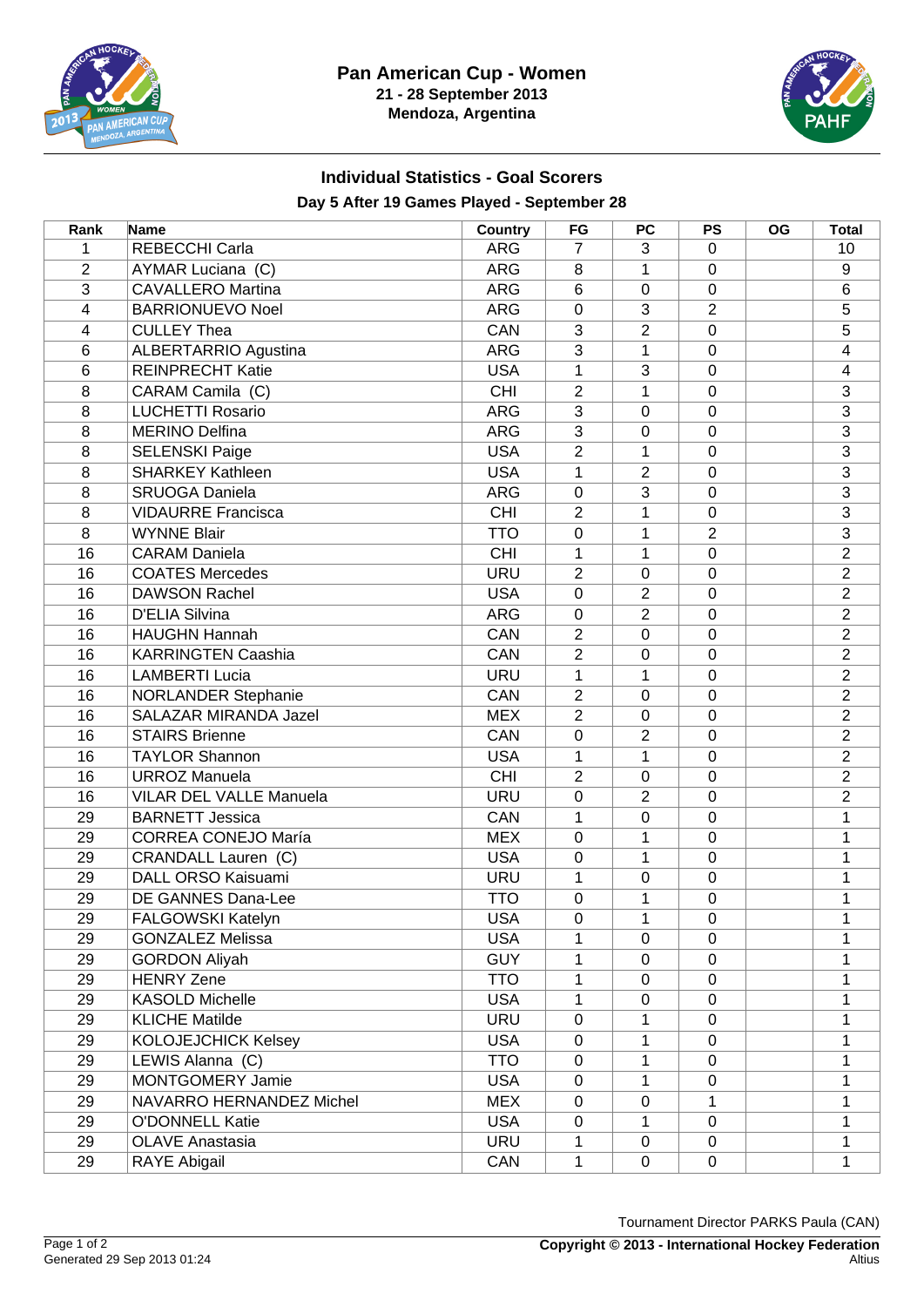



## **Individual Statistics - Goal Scorers Day 5 After 19 Games Played - September 28**

| Rank      | <b>Name</b>             | Country       | <b>FG</b> | <b>PC</b> | <b>PS</b> | <b>OG</b> | <b>Total</b> |
|-----------|-------------------------|---------------|-----------|-----------|-----------|-----------|--------------|
| 29        | RIVERA PORTILLO Araceli | <b>MEX</b>    |           | 0         | 0         |           |              |
| 29        | <b>STANLEY Janine</b>   | URU           |           | 0         | 0         |           |              |
| 29        | <b>TABORDA Agustina</b> | URU           | 0         |           | 0         |           |              |
| 29        | <b>THOMPSON Kristin</b> | TTO           | 0         |           | 0         |           |              |
| 29        | <b>VILLAR Soledad</b>   | URU           | $\Omega$  |           | 0         |           |              |
| 29        | <b>WOODROFFE Trisha</b> | GUY           | 0         |           | 0         |           |              |
| OG        | Trinidad & Tobago       | <b>TTO</b>    |           |           |           |           |              |
| <b>OG</b> | Chile                   | <b>CHI</b>    |           |           |           |           |              |
|           |                         | <b>Totals</b> | 66        | 46        | 5         | 2         | 119          |